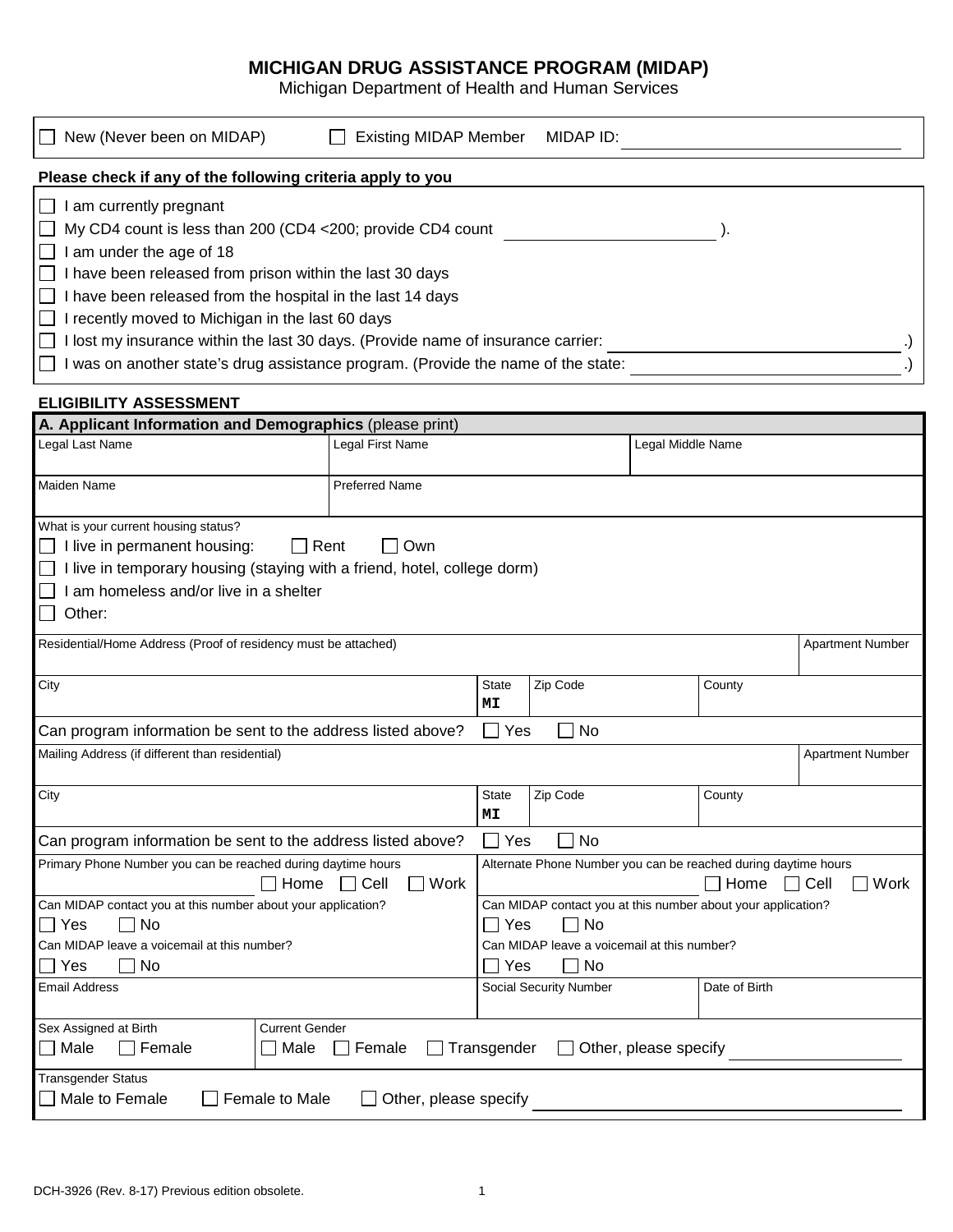| What is your preferred language?<br>English                                                                                                                                                                       | $\Box$ Spanish                                                                                                                                                                        | Arabic          | Other                                   |                    |                                |                                                                                                                          |                                   |  |
|-------------------------------------------------------------------------------------------------------------------------------------------------------------------------------------------------------------------|---------------------------------------------------------------------------------------------------------------------------------------------------------------------------------------|-----------------|-----------------------------------------|--------------------|--------------------------------|--------------------------------------------------------------------------------------------------------------------------|-----------------------------------|--|
| Are you currently pregnant?                                                                                                                                                                                       |                                                                                                                                                                                       |                 |                                         |                    | If yes, when is your due date? |                                                                                                                          |                                   |  |
| Yes<br>  No                                                                                                                                                                                                       |                                                                                                                                                                                       | Not Applicable  | Unknown                                 |                    |                                |                                                                                                                          |                                   |  |
| Race (One or more categories may be selected)<br>$\square$ White                                                                                                                                                  |                                                                                                                                                                                       |                 | <b>Black or African American</b>        |                    |                                | American Indian or Alaska Native                                                                                         |                                   |  |
| Native Hawaiian/Pacific Islander (Select one or more subcategories that apply below):<br>Native Hawaiian                                                                                                          |                                                                                                                                                                                       |                 | Guamanian or Chamorro                   |                    | Samoan                         |                                                                                                                          | <b>Other Pacific Islander</b>     |  |
|                                                                                                                                                                                                                   |                                                                                                                                                                                       |                 |                                         |                    |                                |                                                                                                                          |                                   |  |
| Asian (Select one or more subcategories that apply below):<br>Asian Indian                                                                                                                                        | $\Box$ Chinese                                                                                                                                                                        | $\Box$ Filipino |                                         | Japanese           | Korean                         | Vietnamese                                                                                                               | <b>Other Asian</b>                |  |
| Ethnicity (Select one of the following)<br>Hispanic/Latino<br>$\perp$                                                                                                                                             |                                                                                                                                                                                       | Non-Hispanic    |                                         | Unknown            |                                |                                                                                                                          |                                   |  |
| If you are of Hispanic, Latino/a or Spanish origin, select one or more subcategories that apply below                                                                                                             |                                                                                                                                                                                       |                 |                                         |                    |                                |                                                                                                                          |                                   |  |
| Mexican, Mexican American, Chicano/a                                                                                                                                                                              |                                                                                                                                                                                       |                 |                                         | Cuban              |                                | Puerto Rican                                                                                                             |                                   |  |
| Another Hispanic, Latino/a or Spanish Origin                                                                                                                                                                      |                                                                                                                                                                                       |                 |                                         |                    |                                |                                                                                                                          |                                   |  |
| <b>B. Status and Date of Disease</b>                                                                                                                                                                              |                                                                                                                                                                                       |                 |                                         |                    |                                |                                                                                                                          |                                   |  |
| Estimated HIV Positive Date/Diagnosis                                                                                                                                                                             |                                                                                                                                                                                       |                 | HIV Stage of Disease (Check one)        |                    |                                |                                                                                                                          |                                   |  |
|                                                                                                                                                                                                                   |                                                                                                                                                                                       |                 | HIV-positive, AIDS status unknown       |                    |                                |                                                                                                                          |                                   |  |
| Estimated AIDS Positive Date, if applicable                                                                                                                                                                       |                                                                                                                                                                                       |                 | HIV-positive, not AIDS                  |                    |                                |                                                                                                                          |                                   |  |
|                                                                                                                                                                                                                   | <b>NA</b>                                                                                                                                                                             |                 | 3rd Stage HIV (CDC defined AIDS)        |                    |                                | Unknown                                                                                                                  |                                   |  |
| C. Proof of HIV Status (For New Applicants Only)                                                                                                                                                                  |                                                                                                                                                                                       |                 |                                         |                    |                                |                                                                                                                          |                                   |  |
| This section must be filled in with the most recent lab values.                                                                                                                                                   |                                                                                                                                                                                       |                 |                                         |                    |                                |                                                                                                                          |                                   |  |
| Absolute CD4 Count                                                                                                                                                                                                |                                                                                                                                                                                       |                 | Date of most recent test result         | HIV RNA/Viral Load |                                |                                                                                                                          | Date of most recent test result   |  |
|                                                                                                                                                                                                                   |                                                                                                                                                                                       |                 |                                         |                    |                                |                                                                                                                          |                                   |  |
|                                                                                                                                                                                                                   | If laboratory results are not immediately available, please have your physician or his/her designee (as allowed under Michigan<br>law) sign to receive 30 days of temporary coverage. |                 |                                         |                    |                                |                                                                                                                          |                                   |  |
| Physician/Designee Name (Print)                                                                                                                                                                                   |                                                                                                                                                                                       |                 |                                         |                    |                                | Date                                                                                                                     |                                   |  |
| Physician/Designee Signature                                                                                                                                                                                      |                                                                                                                                                                                       |                 |                                         |                    |                                | Physician NPI Number                                                                                                     |                                   |  |
| If signing as Designee, please print the physicians name                                                                                                                                                          |                                                                                                                                                                                       |                 |                                         |                    |                                |                                                                                                                          |                                   |  |
|                                                                                                                                                                                                                   |                                                                                                                                                                                       |                 |                                         |                    |                                |                                                                                                                          |                                   |  |
| D. Household Size and Income                                                                                                                                                                                      |                                                                                                                                                                                       |                 |                                         |                    |                                |                                                                                                                          |                                   |  |
| <b>Household Size</b>                                                                                                                                                                                             |                                                                                                                                                                                       |                 |                                         |                    |                                | MIDAP uses the number of people living in your house to help determine if you are eligible. Household size includes you, |                                   |  |
| your spouse and any dependents under the age of 19 who live with you.<br>If yes, check all of the income sources that you have. Put the total amount on the line to the right in MONTHLY totals in<br>Do you have |                                                                                                                                                                                       |                 |                                         |                    |                                |                                                                                                                          |                                   |  |
| income?                                                                                                                                                                                                           | <b>GROSS</b> (before taxes) amount                                                                                                                                                    |                 |                                         |                    |                                |                                                                                                                          |                                   |  |
| Yes<br>  No                                                                                                                                                                                                       | $\Box$ No Income                                                                                                                                                                      |                 |                                         |                    |                                | Worker's compensation                                                                                                    |                                   |  |
|                                                                                                                                                                                                                   |                                                                                                                                                                                       |                 |                                         |                    |                                |                                                                                                                          | Social Security Disability Income |  |
|                                                                                                                                                                                                                   | $\Box$ Unemployment                                                                                                                                                                   |                 |                                         |                    |                                |                                                                                                                          | □ Supplemental Security Income    |  |
|                                                                                                                                                                                                                   |                                                                                                                                                                                       |                 |                                         |                    | $\Box$ FIP/TANF                |                                                                                                                          |                                   |  |
|                                                                                                                                                                                                                   |                                                                                                                                                                                       |                 | Pension/retirement Income               |                    |                                |                                                                                                                          | State Disability Assistance       |  |
| Social Security Income                                                                                                                                                                                            |                                                                                                                                                                                       |                 | Veteran's Benefits<br><u>University</u> |                    |                                |                                                                                                                          |                                   |  |
| Self-Employment Income<br>Other                                                                                                                                                                                   |                                                                                                                                                                                       |                 |                                         |                    |                                |                                                                                                                          |                                   |  |
| If you have no income or low income (below 138% of the Federal Poverty Level), you must apply to Medicaid and provide the                                                                                         |                                                                                                                                                                                       |                 |                                         |                    |                                |                                                                                                                          |                                   |  |
| tracking number to MIDAP before any coverage can be provided. For help in determining your income, please refer to page 3<br>of this application for the income chart.                                            |                                                                                                                                                                                       |                 |                                         |                    |                                |                                                                                                                          |                                   |  |
| Date of MDHHS Application                                                                                                                                                                                         |                                                                                                                                                                                       |                 |                                         |                    | <b>MDHHS Tracking Number</b>   |                                                                                                                          |                                   |  |
|                                                                                                                                                                                                                   |                                                                                                                                                                                       |                 |                                         |                    |                                |                                                                                                                          |                                   |  |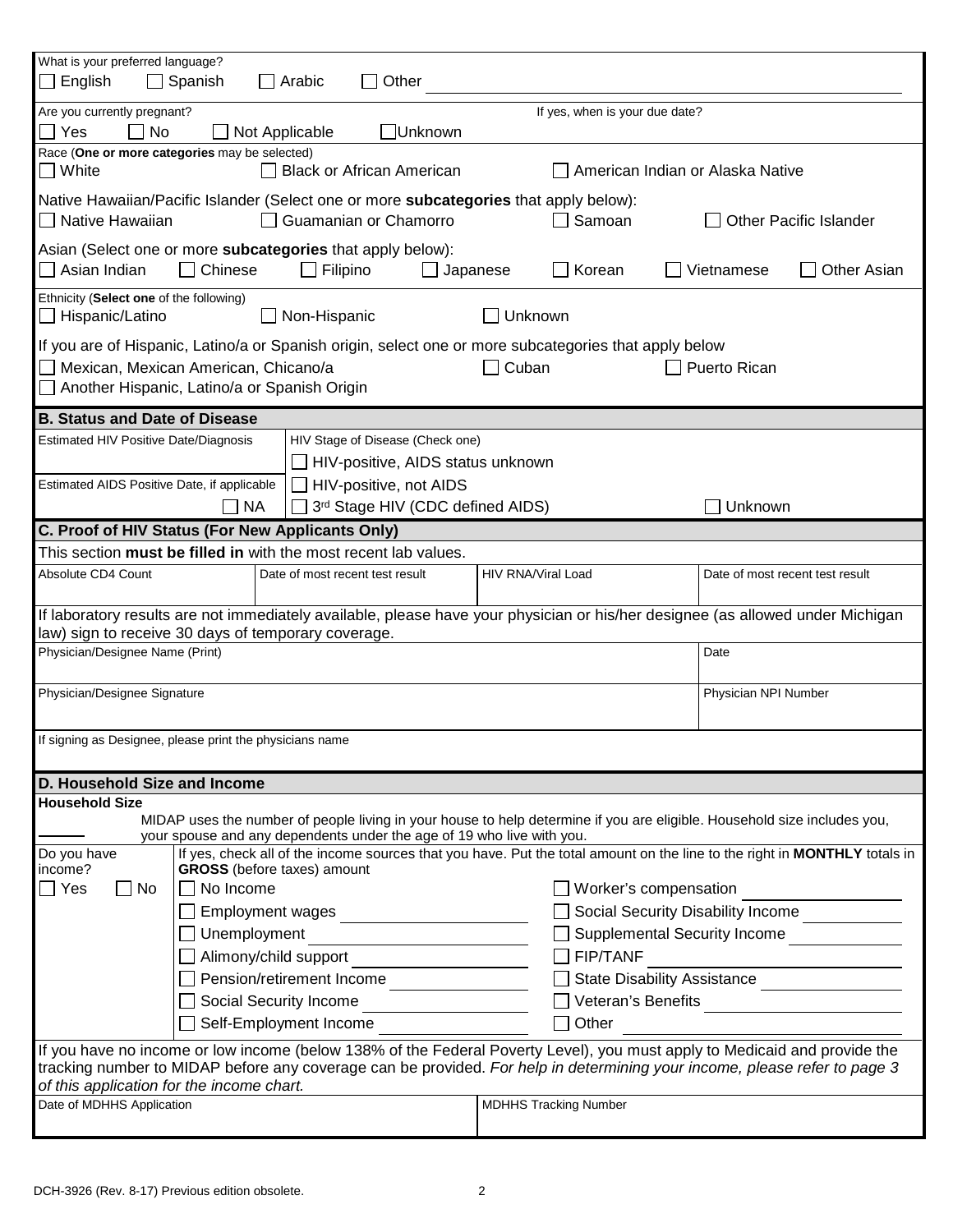| E. Health Care and Drug Insurance                                                                                                                              |                     |                                                  |                     |                    |                                                                                                                                                                                                                                                 |  |  |  |
|----------------------------------------------------------------------------------------------------------------------------------------------------------------|---------------------|--------------------------------------------------|---------------------|--------------------|-------------------------------------------------------------------------------------------------------------------------------------------------------------------------------------------------------------------------------------------------|--|--|--|
| Check all boxes that describe your health insurance status and provide plan information below. At least one item must be checked.                              |                     |                                                  |                     |                    |                                                                                                                                                                                                                                                 |  |  |  |
| Not eligible for Insurance of any kind. If you are not eligible for Medicaid/Healthy Michigan Plan, the Declaration of<br>Insurance Ineligibility is required. |                     |                                                  |                     |                    |                                                                                                                                                                                                                                                 |  |  |  |
| Private - Employer (Employer Sponsored Insurance)                                                                                                              |                     |                                                  |                     |                    |                                                                                                                                                                                                                                                 |  |  |  |
| <b>Private - Individual</b> (Paid for by you or other entity)                                                                                                  |                     |                                                  |                     |                    |                                                                                                                                                                                                                                                 |  |  |  |
| <b>Medicare</b>                                                                                                                                                |                     |                                                  |                     |                    |                                                                                                                                                                                                                                                 |  |  |  |
| $\Box$ Part A (Hospital)                                                                                                                                       |                     | $\Box$ Part B (Medical)                          |                     | Part C (Advantage) | Part D (Prescription)                                                                                                                                                                                                                           |  |  |  |
| of the letter must be sent to MIDAP.                                                                                                                           |                     |                                                  |                     |                    | If you are enrolled in Medicare Part D, you must enroll in the Extra Help/Low Income Subsidy (LIS) Program. Once<br>you receive notification whether you are approved (for either full or partial subsidy) or denied for Extra Help/LIS, a copy |  |  |  |
| $\Box$ Approved – 100% assistance                                                                                                                              |                     | Denied                                           |                     |                    |                                                                                                                                                                                                                                                 |  |  |  |
| $\Box$ Approved – partial assistance                                                                                                                           |                     | $\Box$ Awaiting determination: application date: |                     |                    |                                                                                                                                                                                                                                                 |  |  |  |
| If you have Medicare Part A or Medicare Part B, please provide the following information:                                                                      |                     |                                                  |                     |                    |                                                                                                                                                                                                                                                 |  |  |  |
| Medicare ID Number:                                                                                                                                            |                     | Part A Start Date:                               |                     |                    | Part B Start Date:                                                                                                                                                                                                                              |  |  |  |
| <b>Medicaid</b><br>$\Box$ "Straight" Full                                                                                                                      | $\Box$ HMO          | Healthy Michigan Plan                            |                     | <b>CHIP</b>        | Spenddown                                                                                                                                                                                                                                       |  |  |  |
| Veteran's Administration (VA), Tricare or other military health care<br>Location/City where you receive care:                                                  |                     |                                                  |                     |                    |                                                                                                                                                                                                                                                 |  |  |  |
| <b>Indian Health Services (IHS)</b>                                                                                                                            |                     |                                                  |                     |                    |                                                                                                                                                                                                                                                 |  |  |  |
| <b>Qualified Health Plan (Marketplace)</b>                                                                                                                     |                     |                                                  |                     |                    |                                                                                                                                                                                                                                                 |  |  |  |
| <b>COBRA</b>                                                                                                                                                   |                     |                                                  |                     |                    |                                                                                                                                                                                                                                                 |  |  |  |
| <b>Other Plan</b>                                                                                                                                              |                     |                                                  |                     |                    |                                                                                                                                                                                                                                                 |  |  |  |
| <b>Insurance Card Information</b>                                                                                                                              |                     |                                                  |                     |                    |                                                                                                                                                                                                                                                 |  |  |  |
| Name of Carrier 1                                                                                                                                              |                     |                                                  |                     |                    | <b>Plan Start Date</b>                                                                                                                                                                                                                          |  |  |  |
| <b>ID Number</b>                                                                                                                                               | <b>RxBin Number</b> |                                                  | <b>RXPCN Number</b> |                    | RXGroup Number                                                                                                                                                                                                                                  |  |  |  |
| Name of Carrier 2                                                                                                                                              |                     |                                                  |                     |                    | Plan Start Date                                                                                                                                                                                                                                 |  |  |  |
| <b>ID Number</b>                                                                                                                                               | <b>RxBin Number</b> |                                                  | <b>RXPCN Number</b> |                    | <b>RXGroup Number</b>                                                                                                                                                                                                                           |  |  |  |
|                                                                                                                                                                |                     |                                                  |                     |                    |                                                                                                                                                                                                                                                 |  |  |  |
| 2017 Federal Poverty Level Guidelines<br><b>Persons in</b><br>Household<br>48 Contiguous States and D.C. Poverty Guidelines (ANNUAL)                           |                     |                                                  |                     |                    |                                                                                                                                                                                                                                                 |  |  |  |

|                                                      | 100%     | 133%     | 138%     | 150%     | 200%     | 250%      | 300%      | 400%      | 450%      | 500%      |
|------------------------------------------------------|----------|----------|----------|----------|----------|-----------|-----------|-----------|-----------|-----------|
|                                                      | \$12,060 | \$15,804 | \$16,644 | \$18,090 | \$24,120 | \$30,150  | \$36,180  | \$48,240  | \$54,270  | \$60,300  |
| 2                                                    | \$16,240 | \$21,600 | \$22,416 | \$24,360 | \$32,480 | \$40,600  | \$48,720  | \$64,960  | \$73,080  | \$81,200  |
| 3                                                    | \$20,420 | \$27,156 | \$28,188 | \$30,630 | \$40,840 | \$51,050  | \$61,260  | \$81,680  | \$91,890  | \$102,100 |
| 4                                                    | \$24,600 | \$32,724 | \$33,948 | \$36,900 | \$49,200 | \$61,500  | \$73,800  | \$98,400  | \$110,700 | \$123,000 |
| 5                                                    | \$28,780 | \$38,280 | \$39,720 | \$43,170 | \$57,560 | \$71,950  | \$86,340  | \$115,120 | \$129,510 | \$143,900 |
| 6                                                    | \$32,960 | \$43,836 | \$45,492 | \$49,440 | \$65,920 | \$82,400  | \$98,880  | \$131,840 | \$148,320 | \$164,800 |
|                                                      | \$37,140 | \$49,404 | \$51,252 | \$55,710 | \$74,280 | \$92,850  | \$111,420 | \$148,560 | \$167,130 | \$185,700 |
| 8                                                    | \$41,320 | \$54,960 | \$57,024 | \$61,980 | \$82,640 | \$103,300 | \$123,960 | \$165,280 | \$185,940 | \$206,600 |
| Add \$4,180 for each person in the household over 8. |          |          |          |          |          |           |           |           |           |           |